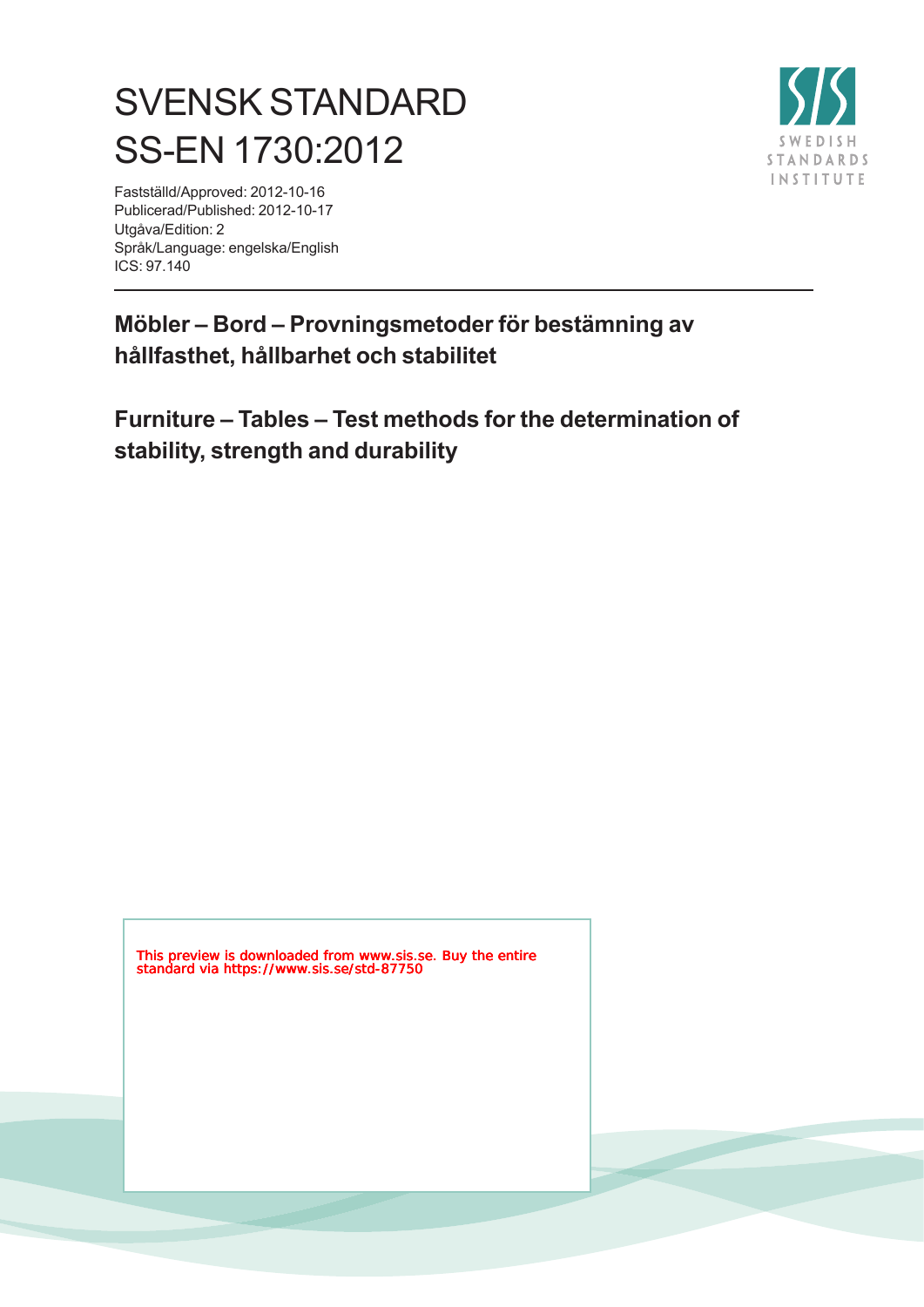## Standarder får världen att fungera

*SIS (Swedish Standards Institute) är en fristående ideell förening med medlemmar från både privat och offentlig sektor. Vi är en del av det europeiska och globala nätverk som utarbetar internationella standarder. Standarder är dokumenterad kunskap utvecklad av framstående aktörer inom industri, näringsliv och samhälle och befrämjar handel över gränser, bidrar till att processer och produkter blir säkrare samt effektiviserar din verksamhet.* 

#### **Delta och påverka**

Som medlem i SIS har du möjlighet att påverka framtida standarder inom ditt område på nationell, europeisk och global nivå. Du får samtidigt tillgång till tidig information om utvecklingen inom din bransch.

#### **Ta del av det färdiga arbetet**

Vi erbjuder våra kunder allt som rör standarder och deras tillämpning. Hos oss kan du köpa alla publikationer du behöver – allt från enskilda standarder, tekniska rapporter och standardpaket till handböcker och onlinetjänster. Genom vår webbtjänst e-nav får du tillgång till ett lättnavigerat bibliotek där alla standarder som är aktuella för ditt företag finns tillgängliga. Standarder och handböcker är källor till kunskap. Vi säljer dem.

#### **Utveckla din kompetens och lyckas bättre i ditt arbete**

Hos SIS kan du gå öppna eller företagsinterna utbildningar kring innehåll och tillämpning av standarder. Genom vår närhet till den internationella utvecklingen och ISO får du rätt kunskap i rätt tid, direkt från källan. Med vår kunskap om standarders möjligheter hjälper vi våra kunder att skapa verklig nytta och lönsamhet i sina verksamheter.

**Vill du veta mer om SIS eller hur standarder kan effektivisera din verksamhet är du välkommen in på www.sis.se eller ta kontakt med oss på tel 08-555 523 00.**

## Standards make the world go round

*SIS (Swedish Standards Institute) is an independent non-profit organisation with members from both the private and public sectors. We are part of the European and global network that draws up international standards. Standards consist of documented knowledge developed by prominent actors within the industry, business world and society. They promote cross-border trade, they help to make processes and products safer and they streamline your organisation.*

#### **Take part and have influence**

As a member of SIS you will have the possibility to participate in standardization activities on national, European and global level. The membership in SIS will give you the opportunity to influence future standards and gain access to early stage information about developments within your field.

#### **Get to know the finished work**

We offer our customers everything in connection with standards and their application. You can purchase all the publications you need from us - everything from individual standards, technical reports and standard packages through to manuals and online services. Our web service e-nav gives you access to an easy-to-navigate library where all standards that are relevant to your company are available. Standards and manuals are sources of knowledge. We sell them.

#### **Increase understanding and improve perception**

With SIS you can undergo either shared or in-house training in the content and application of standards. Thanks to our proximity to international development and ISO you receive the right knowledge at the right time, direct from the source. With our knowledge about the potential of standards, we assist our customers in creating tangible benefit and profitability in their organisations.

**If you want to know more about SIS, or how standards can streamline your organisation, please visit www.sis.se or contact us on phone +46 (0)8-555 523 00**



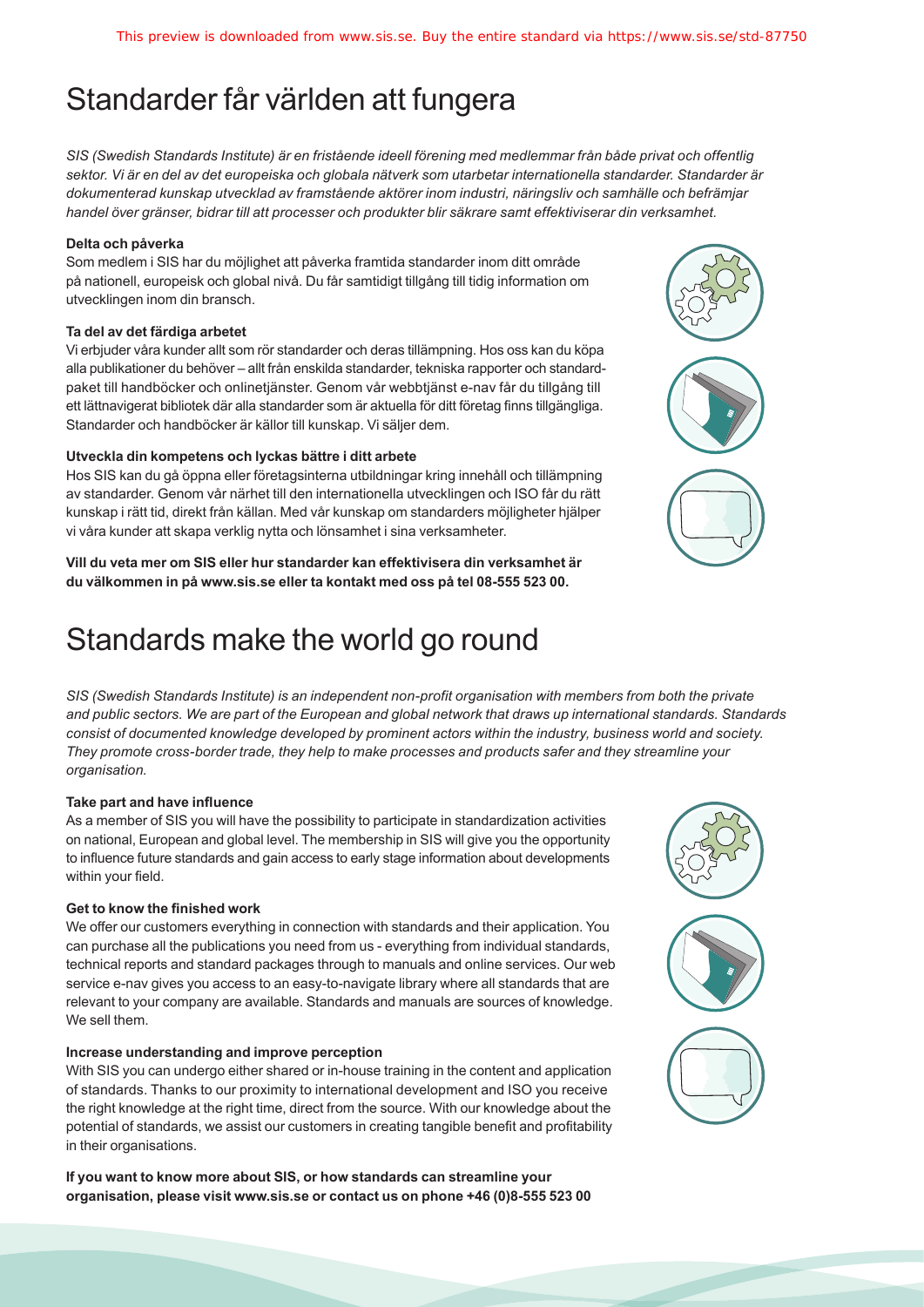Europastandarden EN 1730:2012 gäller som svensk standard. Detta dokument innehåller den officiella engelska versionen av EN 1730:2012.

Denna standard ersätter SS-EN 1730, utgåva 1.

The European Standard EN 1730:2012 has the status of a Swedish Standard. This document contains the official version of EN 1730:2012.

This standard supersedes the Swedish Standard SS-EN 1730, edition 1.

© Copyright / Upphovsrätten till denna produkt tillhör SIS, Swedish Standards Institute, Stockholm, Sverige. Användningen av denna produkt regleras av slutanvändarlicensen som återfinns i denna produkt, se standardens sista sidor.

© Copyright SIS, Swedish Standards Institute, Stockholm, Sweden. All rights reserved. The use of this product is governed by the end-user licence for this product. You will find the licence in the end of this document.

*Upplysningar om sakinnehållet i standarden lämnas av SIS, Swedish Standards Institute, telefon 08-555 520 00. Standarder kan beställas hos SIS Förlag AB som även lämnar allmänna upplysningar om svensk och utländsk standard.*

*Information about the content of the standard is available from the Swedish Standards Institute (SIS), telephone +46 8 555 520 00. Standards may be ordered from SIS Förlag AB, who can also provide general information about Swedish and foreign standards.*

Denna standard är framtagen av kommittén för Möbler, SIS / TK 391.

Har du synpunkter på innehållet i den här standarden, vill du delta i ett kommande revideringsarbete eller vara med och ta fram andra standarder inom området? Gå in på www.sis.se - där hittar du mer information.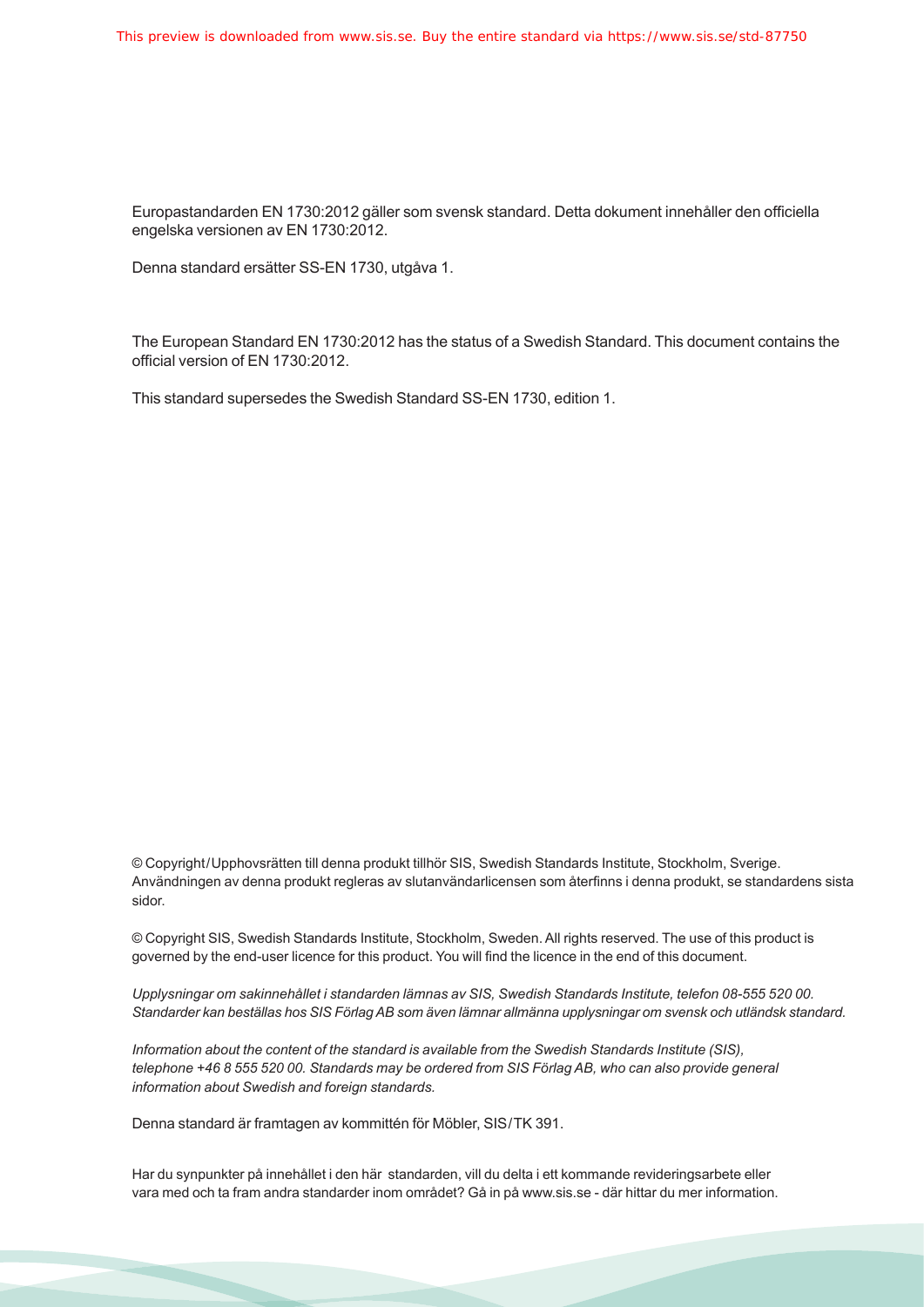This preview is downloaded from www.sis.se. Buy the entire standard via https://www.sis.se/std-87750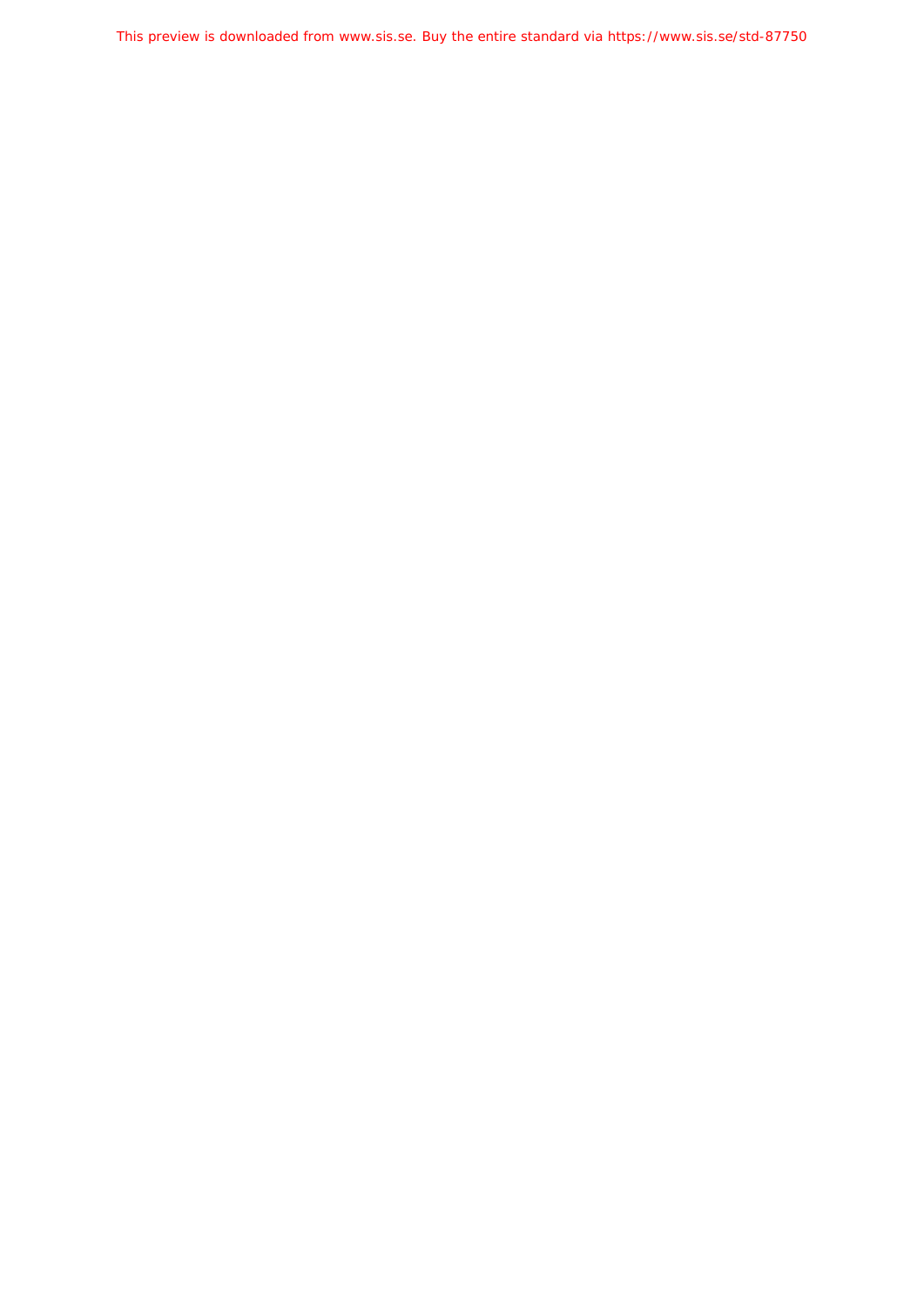## EUROPEAN STANDARD NORME EUROPÉENNE

## **EN 1730**

EUROPÄISCHE NORM

October 2012

ICS 97.140 Supersedes EN 1730:2000

English Version

### Furniture - Tables - Test methods for the determination of stability, strength and durability

Ameublement - Tables - Méthodes d'essai pour la détermination de la stabilité, de la résistance et de la durabilité

Möbel - Tische - Prüfverfahren zur Bestimmung der Standsicherheit, Festigkeit und Dauerhaltbarkeit

This European Standard was approved by CEN on 18 August 2012.

CEN members are bound to comply with the CEN/CENELEC Internal Regulations which stipulate the conditions for giving this European Standard the status of a national standard without any alteration. Up-to-date lists and bibliographical references concerning such national standards may be obtained on application to the CEN-CENELEC Management Centre or to any CEN member.

This European Standard exists in three official versions (English, French, German). A version in any other language made by translation under the responsibility of a CEN member into its own language and notified to the CEN-CENELEC Management Centre has the same status as the official versions.

CEN members are the national standards bodies of Austria, Belgium, Bulgaria, Croatia, Cyprus, Czech Republic, Denmark, Estonia, Finland, Former Yugoslav Republic of Macedonia, France, Germany, Greece, Hungary, Iceland, Ireland, Italy, Latvia, Lithuania, Luxembourg, Malta, Netherlands, Norway, Poland, Portugal, Romania, Slovakia, Slovenia, Spain, Sweden, Switzerland, Turkey and United Kingdom.



EUROPEAN COMMITTEE FOR STANDARDIZATION COMITÉ EUROPÉEN DE NORMALISATION EUROPÄISCHES KOMITEE FÜR NORMUNG

**Management Centre: Avenue Marnix 17, B-1000 Brussels**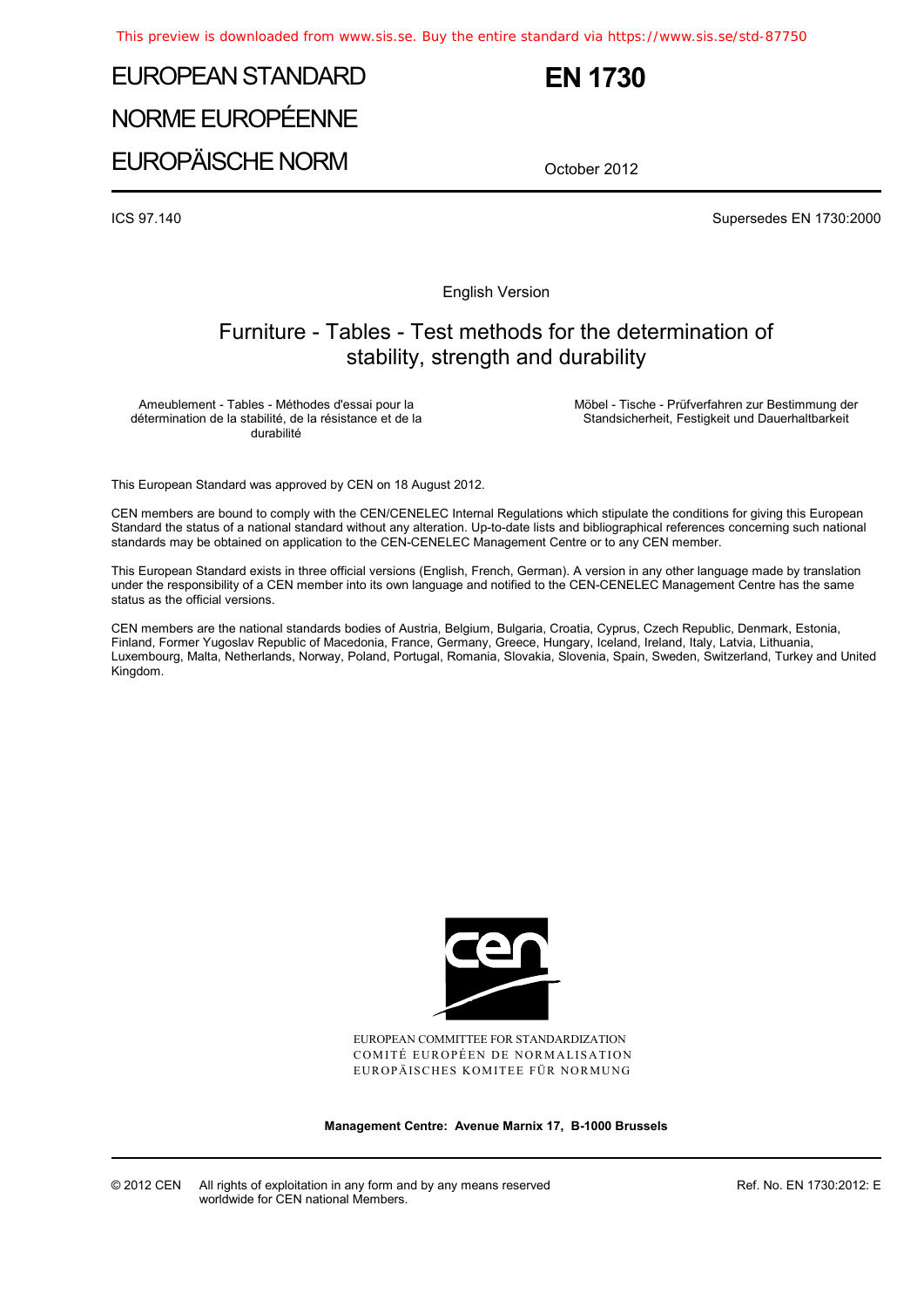This preview is downloaded from www.sis.se. Buy the entire standard via https://www.sis.se/std-87750 SS-EN 1730:2012 (E)

## **Contents**

| 1                                                                                                                                                 |                                                                                         |  |
|---------------------------------------------------------------------------------------------------------------------------------------------------|-----------------------------------------------------------------------------------------|--|
| $\mathbf{2}$                                                                                                                                      |                                                                                         |  |
| 3                                                                                                                                                 |                                                                                         |  |
| 4<br>4.1<br>4.2<br>4.3                                                                                                                            |                                                                                         |  |
| 5                                                                                                                                                 |                                                                                         |  |
| 6<br>6.1<br>6.2<br>6.3<br>6.3.1<br>6.3.2<br>6.3.3<br>6.4<br>6.4.1<br>6.4.2<br>6.4.3<br>6.5<br>6.6<br>6.6.1<br>6.6.2<br>6.6.3<br>6.7<br>6.8<br>6.9 | Additional vertical static load test where the main surface has a length > 1 600 mm  15 |  |
| 7<br>7.1<br>7.2<br>7.2.1<br>7.2.2<br>7.2.3<br>7.3<br>7.4<br>8                                                                                     |                                                                                         |  |
| 8.1<br>8.2                                                                                                                                        |                                                                                         |  |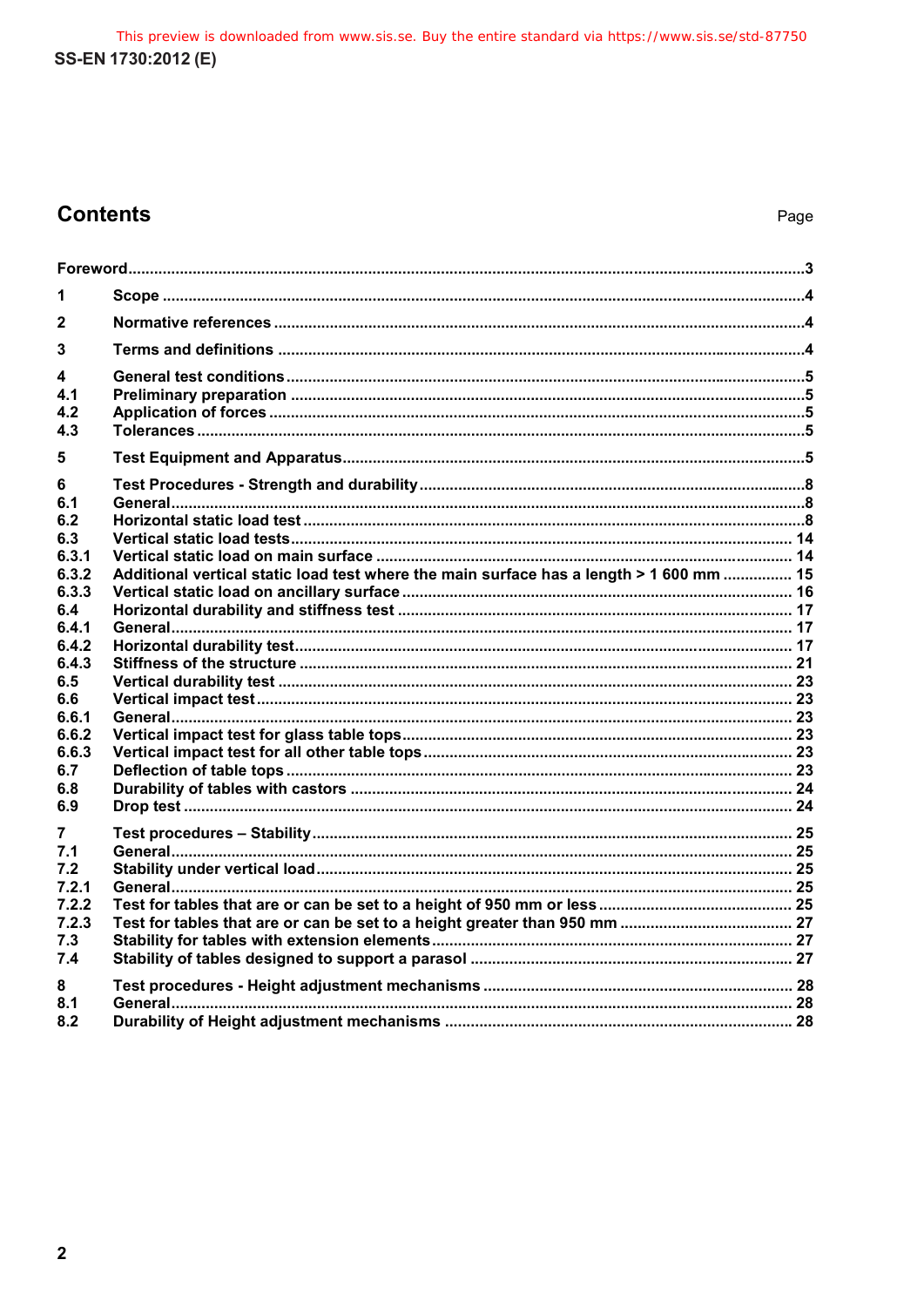## **Foreword**

This document (EN 1730:2012) has been prepared by Technical Committee CEN/TC 207 "Furniture", the secretariat of which is held by UNI.

This European Standard shall be given the status of a national standard, either by publication of an identical text or by endorsement, at the latest by April 2013, and conflicting national standards shall be withdrawn at the latest by April 2013.

Attention is drawn to the possibility that some of the elements of this document may be the subject of patent rights. CEN [and/or CENELEC] shall not be held responsible for identifying any or all such patent rights.

This document supersedes EN 1730:2000.

The main changes with respect to the previous edition are listed below.

- All test methods for seating used in European Standards for furniture have been collated in one document. The document now contains methods that were previously listed in EN 581-3, *Outdoor furniture*, EN 527-3, *Office Work Tables and Desks* and EN 15372, *Non-domestic tables*.
- A durability test for tables with castors has been added.
- A durability test for height adjustment mechanisms has been added.
- Wherever possible test methods have been simplified and clarified for ease of use.

According to the CEN/CENELEC Internal Regulations, the national standards organisations of the following countries are bound to implement this European Standard: Austria, Belgium, Bulgaria, Croatia, Cyprus, Czech Republic, Denmark, Estonia, Finland, Former Yugoslav Republic of Macedonia, France, Germany, Greece, Hungary, Iceland, Ireland, Italy, Latvia, Lithuania, Luxembourg, Malta, Netherlands, Norway, Poland, Portugal, Romania, Slovakia, Slovenia, Spain, Sweden, Switzerland, Turkey and the United Kingdom.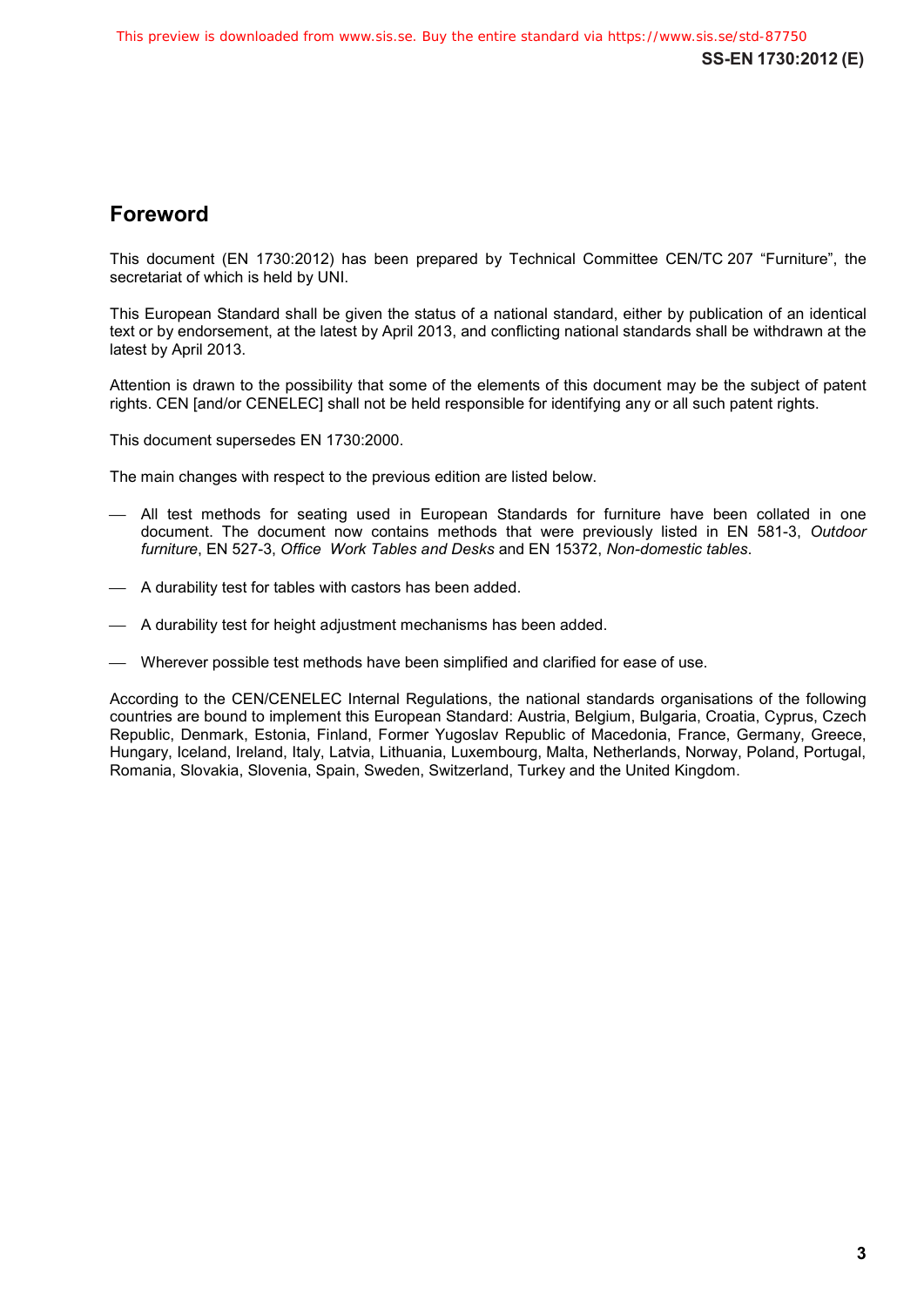#### **1 Scope**

This European Standard specifies test methods for the determination of stability, strength and durability of the structure of all types of tables and desks without regard to use, materials, design/construction or manufacturing process.

This European Standard does not apply to changing units which are covered by other European Standards.

Test methods for the assessment of ageing, degradation, and electrical functions are not included.

This European Standard does not apply to the strength and durability of any storage features that are covered by other European Standards.

This European Standard does not include any requirements. Requirements for different end uses can be found in other Standards.

#### **2 Normative references**

The following documents, in whole or in part, are normatively referenced in this document and are indispensable for its application. For dated references, only the edition cited applies. For undated references, the latest edition of the referenced document (including any amendments) applies.

#### EN 14072:2003, *Glass in furniture — Test methods*

ISO 7619-2, *Rubber, vulcanized or thermoplastic — Determination of indentation hardness — Part 2: IRHD pocket meter method*

#### **3 Terms and definitions**

For the purposes of this document, the following terms and definitions apply.

#### **3.1**

#### **structure**

load bearing parts of furniture such as the frame, top and legs

#### **3.2**

#### **ancillary surface**

surface additional to the main surface intended for occasional use as part of the table top

#### **3.3**

#### **duty cycle**

length of time the height adjustable table's drive system may be operated without impairing its useful life

#### **3.4**

**levelling device** 

device intended to keep the table top horizontal e.g. adjustable feet or similar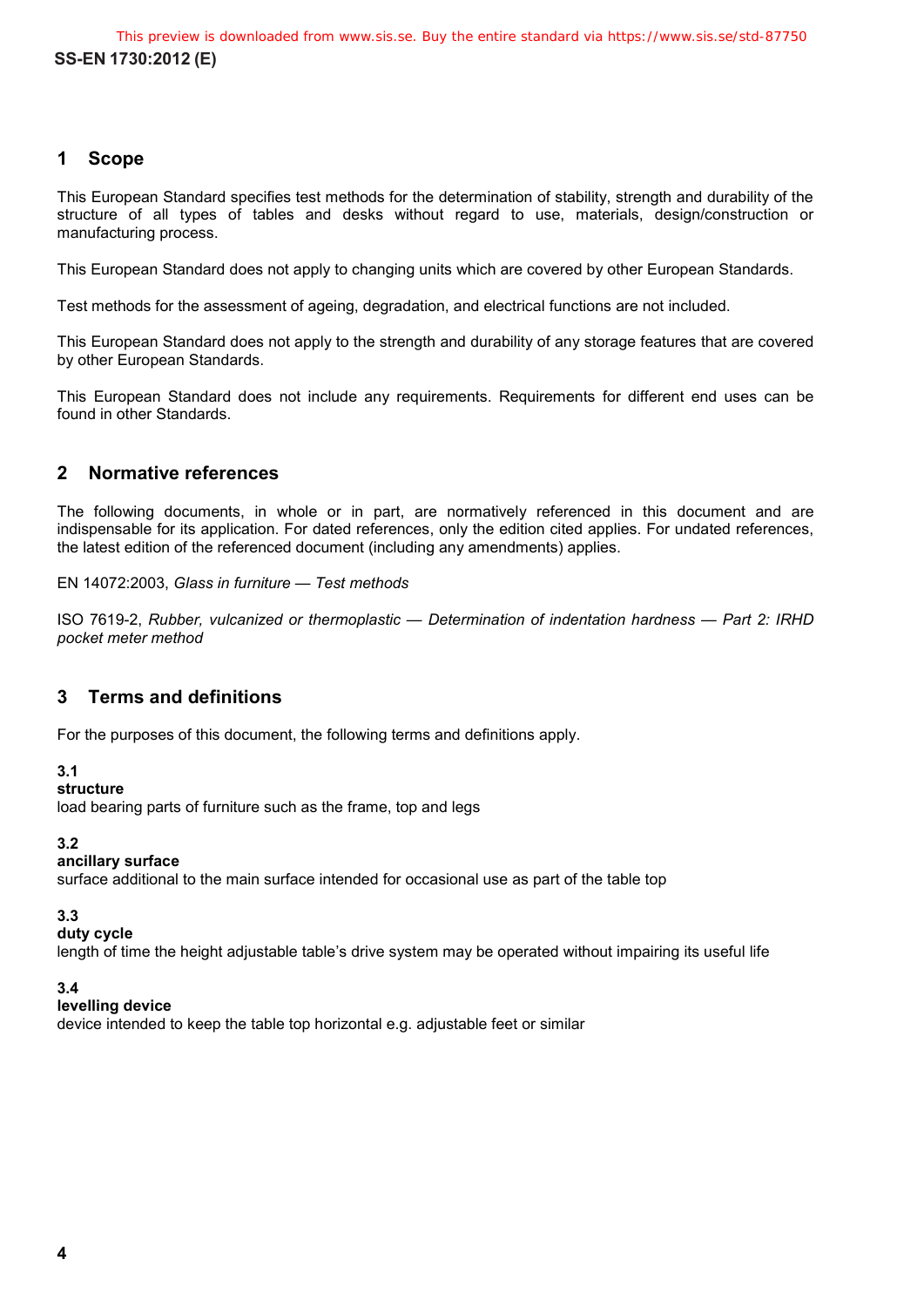### **4 General test conditions**

#### **4.1 Preliminary preparation**

The furniture shall be tested as delivered. Knock-down furniture shall be assembled according to the instructions supplied with it. If the instructions allow the furniture to be assembled or combined in different ways, the most adverse combination shall be used for each test. Knock-down fittings shall be tightened before testing. Further tightening shall not take place unless specifically required by the manufacturer.

Unless otherwise specified by the manufacturer, the sample for test shall be stored in indoor ambient conditions for at least 24 h immediately prior to testing.

The tests shall be carried out at indoor ambient conditions but if during a test the temperature is outside the range 15 °C to 25 °C the maximum and/or minimum temperature shall be recorded in the test report.

The test for deflection of table tops (see 6.7), except those made from metal, glass and stone, shall be carried out at a relative humidity of (50  $\pm$  5) % and a temperature of (23  $\pm$  2)° C.

#### **4.2 Application of forces**

The test forces in durability and static load tests shall be applied sufficiently slowly to ensure that negligible dynamic load is applied. The forces in durability tests shall be applied sufficiently slowly to ensure that kinetic heating does not occur.

Unless otherwise stated, static loads shall be maintained for  $(10 \pm 2)$  s. Unless otherwise stated, durability loads shall be maintained for  $(2 \pm 1)$  s.

The forces may be replaced by masses. The relationship  $10 N = 1$  kg shall be used.

#### **4.3 Tolerances**

Unless otherwise stated, the following tolerances are applicable to the test equipment:

Forces:  $\pm 5 \%$  of the nominal force;

Velocities:  $\pm 5 \%$  of the nominal velocity;

Masses:  $\pm 1 \%$  of the nominal mass;

Dimensions: ± 1 mm of the nominal dimension;

Angles:  $\pm$  2 $^{\circ}$  of the nominal angle.

The accuracy for the positioning of loading pads and impact plates shall be  $\pm$  5 mm.

NOTE For the purposes of uncertainty measurement, test results are not considered to be adversely affected when the above tolerances are met.

#### **5 Test Equipment and Apparatus**

Unless otherwise stated, the tests may be applied by any suitable device because the results are not dependent upon the apparatus, except in the case of impact tests where the apparatus described in 5.2 shall be used.

The equipment shall not inhibit deformation nor cause unnatural deformation of the unit/component, i.e. it shall be able to move so that it can follow the deformation of the unit/component during testing.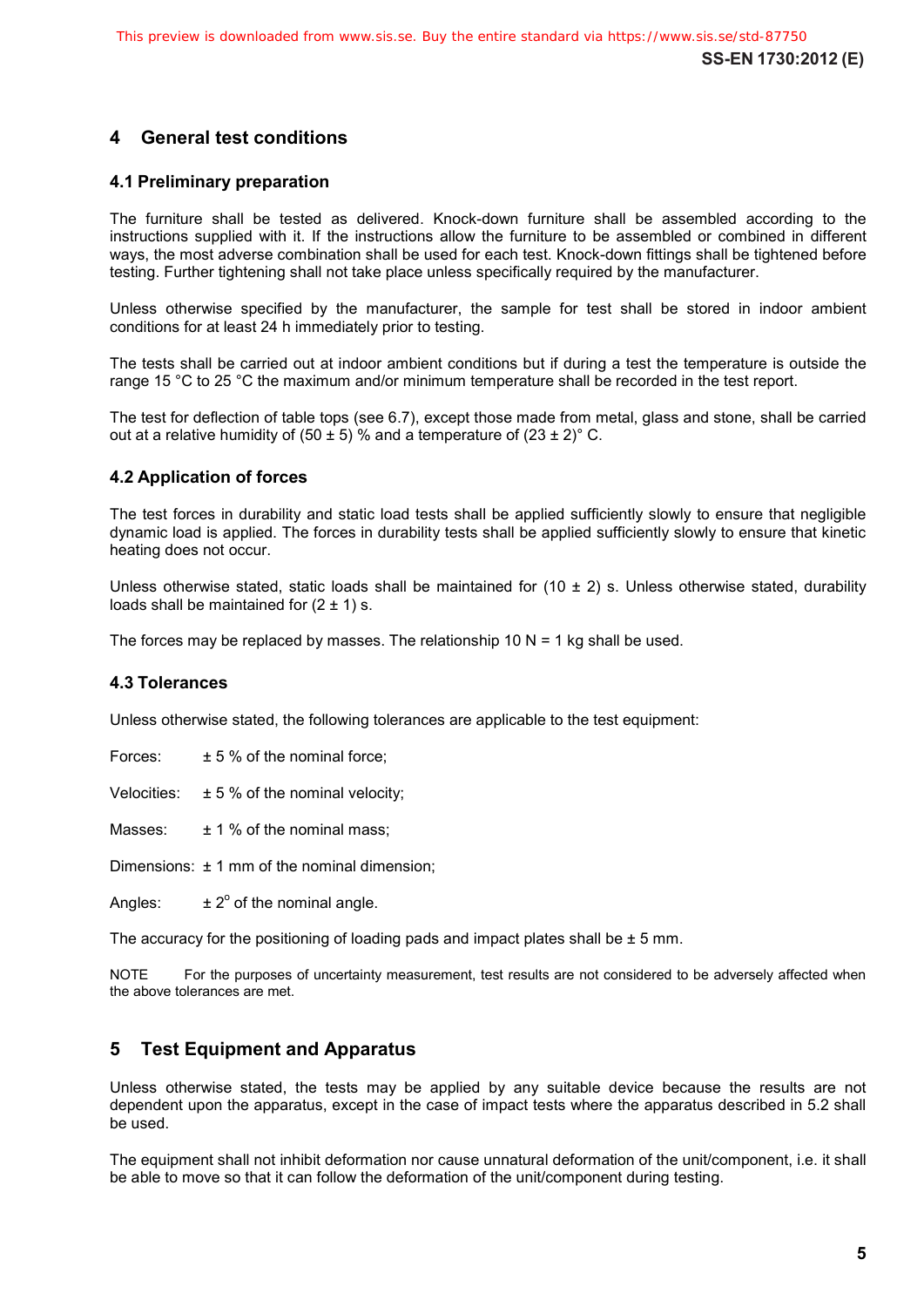With the exception of the horizontal static, durability and stiffness tests, described in 6.2 and 6.4, all loading pads shall be capable of pivoting in relation to the direction of the applied force and the pivot point shall be as close as practically possible to the load surface.

Loading pads for the horizontal static, durability and stiffness tests, described in 6.2 and 6.4, shall not pivot.

With the exception of the horizontal static, durability and stiffness tests described in 6.2 and 6.4, if a loading pad tends to slide, use a slip resistant material between the loading pad and the surface being tested.

**5.1 Vertical impactor,** as shown in Figure 1 and comprised of the following:

**5.1.1 Circular body,** 200 mm in diameter separated from the striking surface by helical compression springs and free to move relative to it on a line perpendicular to the plane of the central area of the striking surface.

The body and associated parts minus the springs shall have a mass of  $(17 \pm 0.1)$  kg and the whole apparatus, including mass, springs and striking surface, shall have a mass of  $(25 \pm 0.1)$  kg.

**5.1.2 Springs,** which shall be such that the nominal spring rate of the combined spring system is  $(7 \pm 2)$  N/mm and the total friction resistance of the moving parts is less than 1 N.

The spring system shall be compressed to an initial load of (1 040  $\pm$  5) N (measured statically) and the amount of spring compression movement available from the initial compression point to the point where the springs become fully closed shall be not less than 60 mm.

**5.1.3 Striking surface,** which shall be a rigid circular object, 200 mm in diameter, the face of which has a convex spherical curvature of 300 mm radius with a 12 mm front edge radius.